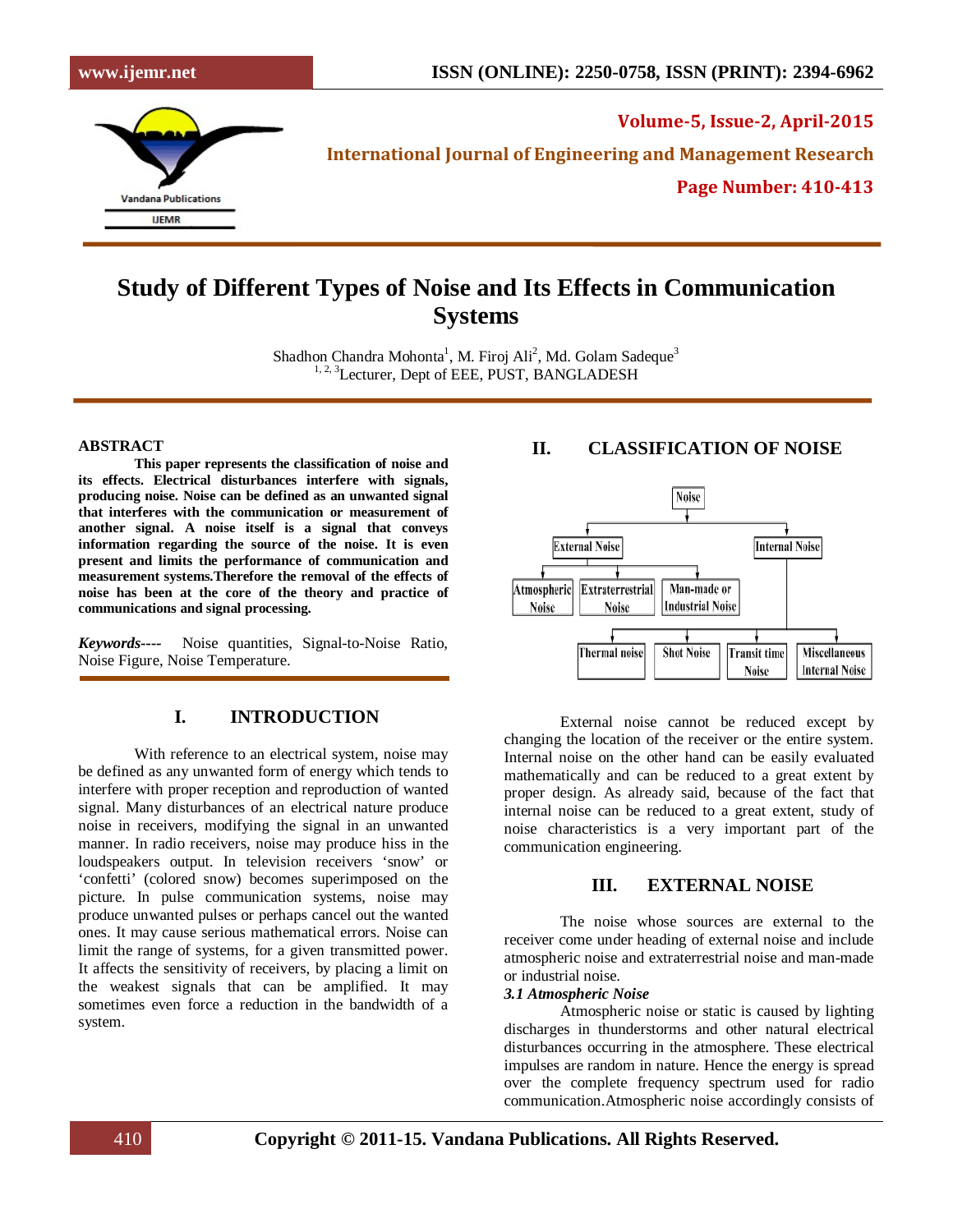spurious radio signals with components spread over a wide frequency range. It is propagated over the earth in the same way as the desired radio waves of the same frequencies, so that a given receiving point, the receiving antenna picks up not only the signal but also the static from all the thunderstorms, local or remote.The field strength of atmospheric noise varies approximately inversely with the frequency. Thus large atmospheric noise is generated in low and medium frequency (broadcast) bands while very little noise is generated in the VHF and UHF bands. Further VHF and UHF components of noise are limited to the line-of-sight (less than about 80 Km) propagation. For these two-reasons, the atmospheric noise becomes less severe at Frequencies exceeding about 30MHz.

#### *3.2 Extraterrestrial Noise*

There are numerous types of extraterrestrial noise or space noises depending on their sources. However, these may be put into following two subgroups.

**Solar Noise:**Thisis the electrical noise emanating from the sun. Under quite conditions, there is a steady radiation of noise from the sun. This results because sun is a large body at **a** very high temperature (exceeding 6000°C on the surface), and radiates electrical energy in the form of noise over a very wide frequency spectrum including the spectrum used for radio communication. The intensity produced by the sun varies with time. In fact, the sun has a repeating 11-Year noise cycle. During the peak of the cycle, the sun produces some amount of noise that causes tremendous radio signal interference, making many frequencies unusable for communications.

**Cosmic noise:**Distant stars are also suns and have high temperatures. These stars, therefore, radiate noise in the same way as our sun. The noise received from these distant stars is thermal noise (or black body noise) and is distributing almost uniformly over the entire sky. We also receive noise from the center of our own galaxy (The Milky Way) from other distant galaxies and from other virtual point sources such as quasars and pulsars.

### *3.3 Man-Made Noise (Industrial Noise)*

By man-made noise or industrial- noise is meant the electrical noise produced by such sources as automobiles and aircraft ignition, electrical motors and switch gears, leakage from high voltage lines, fluorescent lights, and numerous other heavy electrical machines. Such noises are produced by the arc discharge taking place during operation of these machines. Such man-made noise is most intensive in industrial and densely populated areas. Man-made noise in such areas far exceeds all other sources of noise in the frequency range extending from about 1 MHz to 600 MHz

## **IV. INTERNAL NOISE**

Under the heading of internal noise,we discuss noise created by any of the active or passive devices found in receivers. Such noise is generally random, impossible to treat on an individual voltage basis, but easy to observe and describe statistically. Again random noise power is proportional to the bandwidth over which it is measured.

## *4.1 Thermal Noise*

Conductors contain a large number of freeelectrons and ionsstrongly bound by molecular forces. The ions vibrate randomly about their normal (average) positions, however, this vibration being a function of the temperature. Continuous collisions between the electrons and the vibrating ions take place. Thus there is a continuous transfer of energy between the ions and electrons. This is the source of resistance in a conductor. The movement of free electrons constitutes a current which is purely random in nature and over a long time averages zero. There is a random motion of the electrons which give rise to noise voltage called thermal noise.

Thus noise generated in any resistance due to random motion of electrons is called *thermal noise or white or Johnson noise.*

The analysis of thermal noise is based on the Kinetic theory. It shows that the temperature of particles is a way of expressing its internal kinetic energy. Thus *"Temperature"* of a body can be said to be equivalent to the statistical rms value of the velocity of motion of the particles in the body. At -273°C (or zero degree Kelvin) the kinetic energy of the particles of a body becomes zero .Thus we can relate the noise power generated by a resistor to be proportional to its absolute temperature. Noise power is also proportional to the bandwidth over which it is measured. Therefore



 $P_n = kTB$  ------ (1)

**Where** 

- Pn **=** Maximum noise power output of a resistor.
- $k = Boltzmann's constant = 1.38 \times 10-23$  Joules / Kelvin.
- $T =$  Absolute temperature,  $K = 273 + {}^{0}C$

 $B =$  Bandwidth over which noise is measured.

From equation (1), an equivalent circuit can be drawn as shown in below figure



Figure 01: Resistance noise generator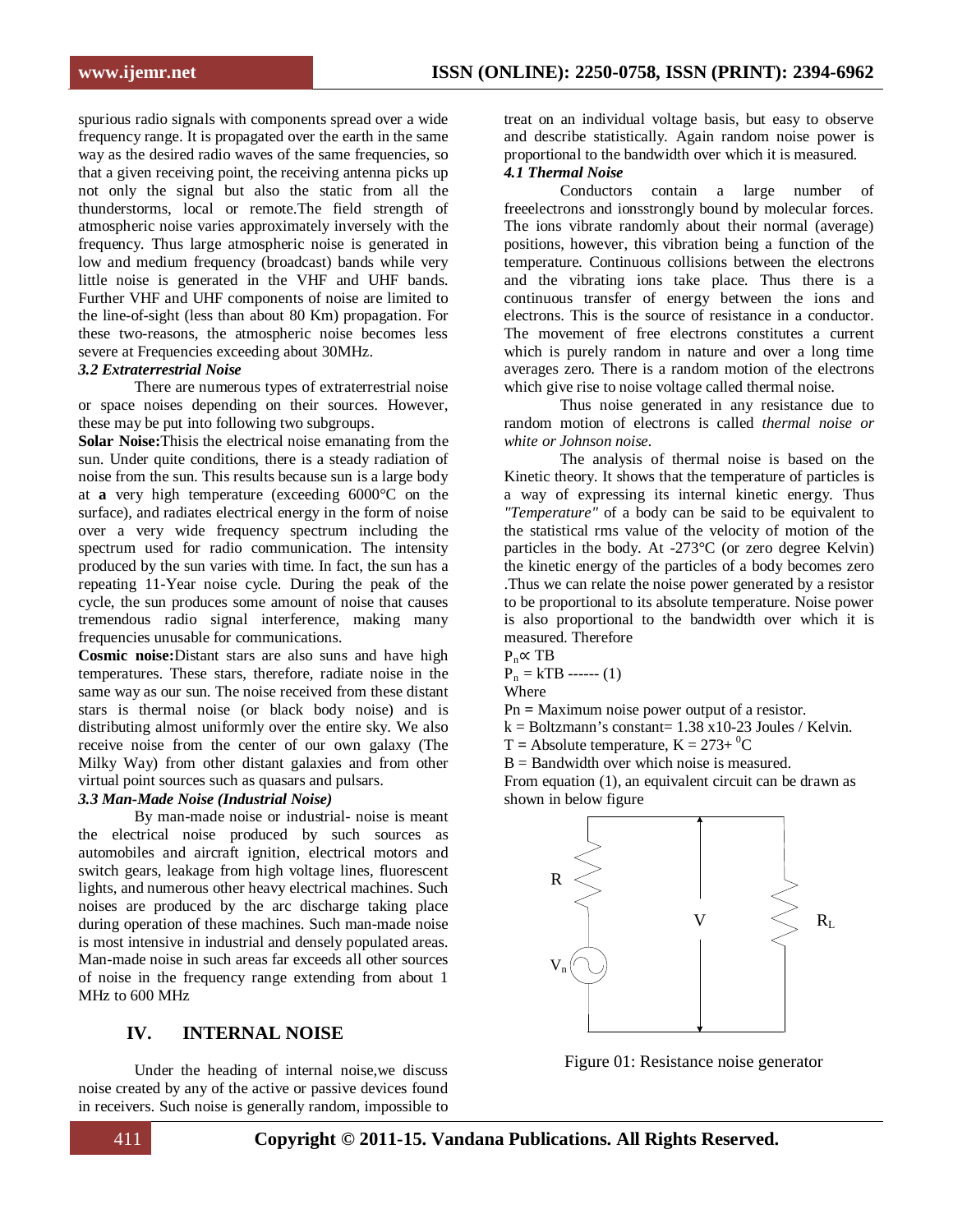Assume that  $R<sub>L</sub>$  is noiseless and is receiving the maximum noise power generated by R; under this conditions of maximum power transfer,  $R_L$  must be equal to R. Then

 $P_n = \frac{V^2}{R_L} = \frac{V^2}{R} = \frac{(V_n/2)^2}{R} = \frac{V_n^2}{4R}$  $V_n^2 = 4RP_n = 4RkTB$  and  $V_n = \sqrt{4RkTB}$ 

#### *4.2 Shot Noise*

The most common type of noise is referred to as shot noise which is produced by the random arrival of 'electrons or holes at the output element, at the plate in a tube, or at the collector or drain in a transistor or amplifying device and appears as a randomly varying noise current superimposed on the output. Shot noise is also produced by the random movement of electrons or holes across a PN junction. Even through current flow is established by external bias voltages, there will still be some random movement of electrons or holes due to discontinuities in the device. An example of such a discontinuity is the contact between the copper lead and the semiconductor materials. The interface between the two creates a discontinuity that causes random movement of the current carriers.

#### *4.3 Transit Time Noise*

Another kind of noise that occurs in transistors is called transit time noise. Transit time is the duration of time that it takes for a current carrier such as a hole or current to move from the input to the output. The devices themselves are very tiny, so the distances involved are minimal. Yet the time it takes for the current carriers to move even a short distance is finite. At low frequencies VII. this time is negligible. But when the frequency of operation is high and the signal being processed is the magnitude as the transit time, then problem can occur. The transit time shows up as a kind of random noise within the device, and this is directly proportional to the frequency of operation.

#### *4.4 Miscellaneous Internal Noise*

**Flicker Noise:**Flicker noise or modulation noise is the one appearing in transistors operating at low audio frequencies. Flicker noise is proportional to the emitter current and junction temperature. However, this noise is inversely proportional to the frequency. Hence it may be neglected at frequencies above about 500 Hz and it, Therefore, possess no serious problem.

**Transistor Thermal Noise:**Within the transistor, thermal noise is caused by the emitter, base and collector internal resistances. Out of these three regions, the base region contributes maximum thermal noise.

**Partition Noise:**Partition noise occurs whenever current has to divide between two or more paths, and results from the random fluctuations in the division. It would be expected, therefore, that a diode would be less noisy than a transistor (all other factors being equal) If the third electrode draws current (i.e.., the base current). It is for this reason that the inputs of microwave receivers are often taken directly to diode mixers.

## **V. SIGNAL-TO-NOISE RATIO**

Noise is usually expressed as a power because the received signal is also expressed in terms of power. By knowing the signal to noise powers the signal to noise ratio can be computed. Rather than express the signal to noise ratio as simply a number, it can be expressed in terms of decibels.

Signal-to-Noise Ratio = 10 log  $\frac{SignalPower}{NoisePower}$  = 10 log  $\frac{P_s}{P_n}$ 

### **VI. NOISE FIGURE**

Noise Figure **F** is designed as the ratio of the signal-tonoise power supplied to the input terminals of a receiver or amplifier to the signal-to-noise power to the output or load resistor.The noise figure **F** also called the noise factorcan be computed with the expression

$$
F=\frac{InputSignal - to - Noise power}{Output Signal - to - Noise power}
$$

In a practical receiver, the output signal-to-noise power will be lower than the input value, and so the noise figure will exceed 1. However, the noise figure will be 1 for an ideal receiver, which introduces no noise of its own. The noise figure may be expressed as an actual ratio or in decibels.

### **VII. NOISE TEMPERATURE**

Noise temperature is employed extensively for antennas and low-noise microwave amplifiers. Not the least reason for its use is convenience, in that it is an additive like noise power. Another advantage of the use of noise temperature for low noise levels is that it shows a greater variation for any given noise-level change than does the noise figure, so changes are easier to grasp in their true perspective. The relation between noise figure and equvalent noise temperature is as follows:

 $F = 1 + (T_{eq} / T_0)$ Where  $F = noise$  figure

 $T_0 = 17^0C = 290 K$ 

 $T_{eq}$  = equivalent noise temperature of the amplifier or receiver.

#### **VIII. CONCLUSION**

From the above study we conclude that the sources of noise are many, and vary from audio frequency acoustic noise emanating from moving, vibrating or